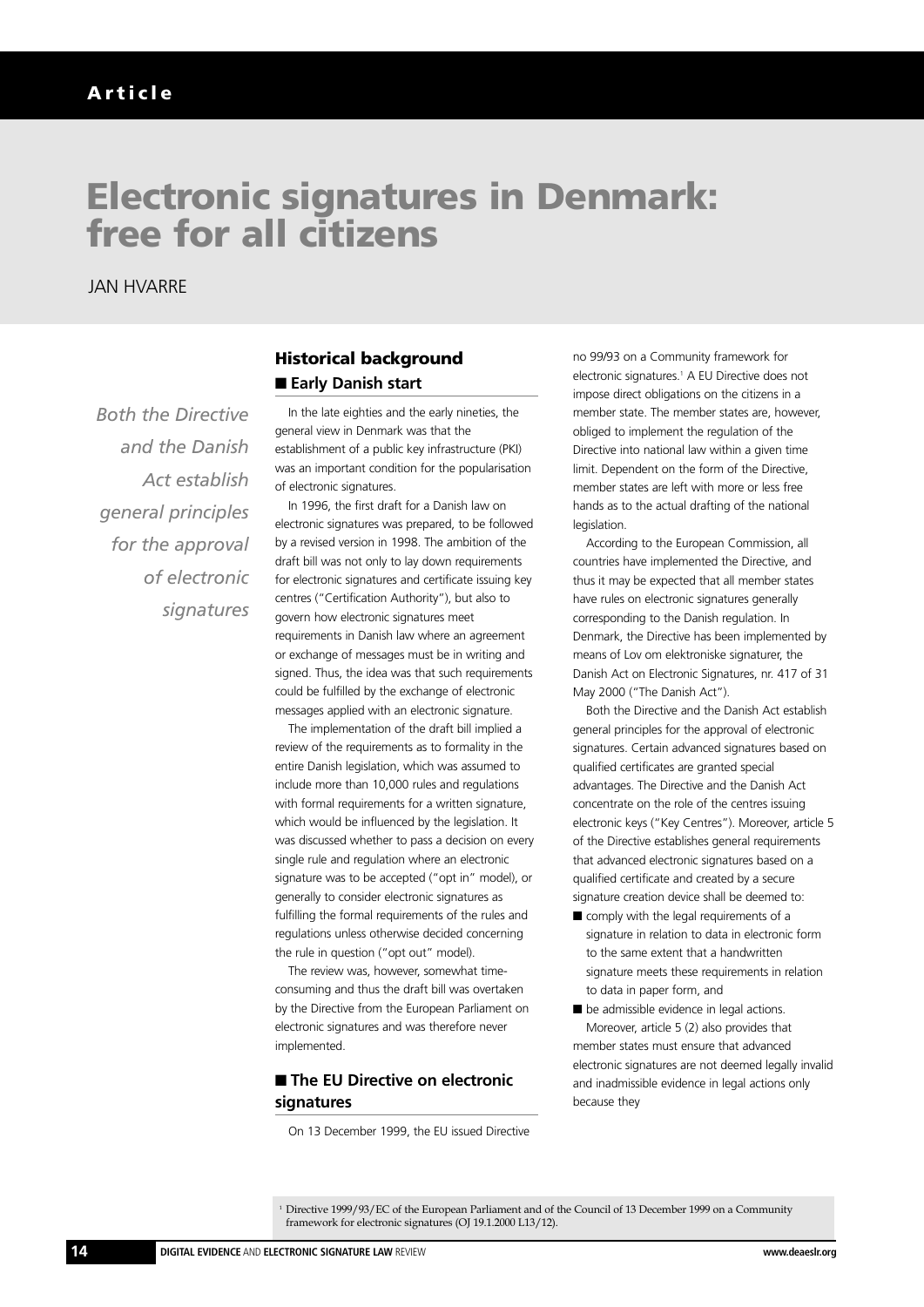- are electronic:
- are not based on a qualified certificate;
- are not based on a qualified certificate issued by an accredited key centre; or
- are not created by a secure signature creation device.

Finally, the Directive prohibits, as part of the general efforts to secure free movement of goods and services between member states, that a country requires that the Key Centres must obtain prior certification.

#### **Danish law on electronic signatures**

#### ■ **Scope and definitions**

Efforts have been made to keep both the Directive and the Danish Act technology neutral. This appears from the definition of an electronic signature in the Danish Act, section 3(1):

Data i elektronisk form, der knyttes til andre elektroniske data ved hjælp af et signaturgenereringssystem, og som anvendes til at kontrollere, at disse data stammer fra den person, der er angivet som underskriver, og at de ikke er blevet ændret.

Electronic data attached to other electronic data by a signature creation device and which are used for verifying that these originated from the person indicated as signatory, and that they have not been amended.

Thus, it is required that a "device" is used for creating the electronic signature. Stating your name at the end of an e-mail will not meet this requirement. It is, however, in principle not necessary to involve a Key Centre to meet the requirements of the definition. However, most of the provisions in the Danish Act provide for procedures that indicate the use of a key centre in a Public Key Infrastructure (PKI) is presumed to be the most common procedure.

A further requirement is that a natural person must always issue the electronic signature. An electronic signature issued by a machine will therefore not qualify as an electronic signature under the Danish Act.

#### ■ **Variation of electronic signatures**

In principle, all electronic signatures are subject to the Danish Act. However, a distinction is made between different types of signatures with different effects, depending on whether the signature is regarded (1) "advanced", (2) is issued based on a "qualified" certificate and (3) is created by a secure signature creation device.

#### ■ **Advanced electronic signatures**

An advanced electronic signature is a signature fulfilling the following four requirements, see the Danish Act, section 3(2):

- It must be uniquely linked to the signatory.
- It makes it possible to identify the signatory.
- It is created using means under the exclusive control of the signatory.
- It is linked to the data to which it relates in such a manner that any subsequent change of the data is detectable.

Requirements 1, 2 and 4 would be met by the use of an ordinary electronic signature based on the use of the signatory's secret key using complete encryption or creation of a hash value of the signed message. Requirement 3 can be met by means of prior agreement between the signatory and the receiver, or by involving a trustworthy third party.

#### ■ **Qualified certificates**

In order to provide the possibility of issuing especially trustworthy certificates, both the Directive and the Danish Act contain the concept of a "qualified certificate". This is a protected designation, as only certificates meeting the requirements mentioned below can be designated "qualified certificates".

To classify as a qualified certificate, the certificate must be signed with the Certification Authorities advanced electronic signature, see section 4(3) of the Danish Act. Moreover, according to section 4(2) the certificate must meet the following requirements as to the level of information: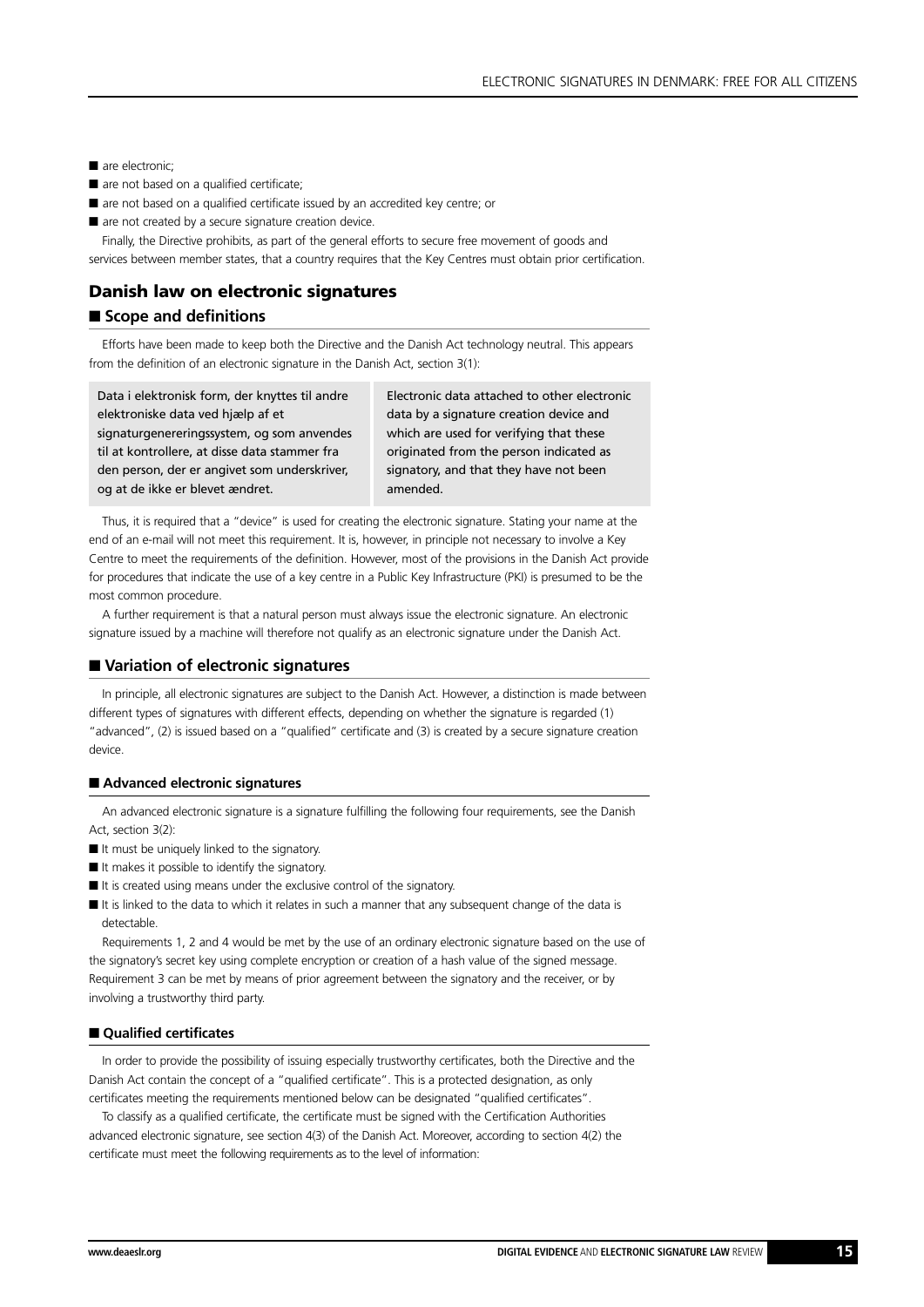- The certificate must identify the "item" being qualified, and state the name and registered address of the Certification Authority, the signatory's name or pseudonym (in such event specifying that it is a pseudonym) and any further information regarding the signatory, including information providing an unambiguous identification of the signatory.
- The qualified certificate must contain information regarding the validity period of the certificate and any limitations as to object and amount, which define the application of the certificate.
- The qualified certificate must contain an identification code and the signature verification data corresponding to the signature creation data, which are controlled by the signatory at the time of the issue.

#### ■ Secure Signature Creation Devices

Further, a distinction is made between ordinary signature creation devices and "secure" signature creation devices. According to the Danish Act section 14-15, a signature creation device must meet certain requirements to obtain the designation "secure". In this connection, the Danish Act introduces a system according to which the Danish Ministry of Science, Technology and Innovation appoints a test centre, which is responsible for controlling whether the signature creation device meets the requirements. The Ministry has not yet appointed such centre, probably because no test centre has found it commercially feasible to undertake this task. Danish parties looking for verification that their signature creation device is "secure" therefore must contact a test centre in another member state within EU, cf. section 15(3) of the Danish Act.

## ■ **Legal effect of electronic signatures**

The Danish Act anticipates a situation where the individual Danish acts generally accept electronic messages signed electronically. Section 13 of the Danish Act states that any requirement in the legislation of signature on electronic messages shall be deemed fulfilled if the message is:

- provided with an advanced electronic signature;
- based on a qualified certificate; and
- created by a secure signature creation device. This means that any person or business acquiring an electronic signature fulfilling the

requirements set out in the Danish Act on Electronic Signatures can be confident of fulfilling any future legislative requirements. At present, only a very limited number of Danish acts provide for the use of an electronic signature.

## ■ **Requirement for the business of the Certification Authority: the identification requirement**

A Certification Authority operating in Denmark does not need to be authorized, as this would be contrary to the EU Directive. The Certification Authorities must, however, fulfil a number of requirements, especially if they want to issue qualified certificates. Some of these requirements are laid down in a departmental order issued by the Danish Ministry of Science, Technology and Innovation ("the Departmental Order")2 .

First of all, the Certification Authority is required to have a written certification policy and a certification practice, both of which shall be made available to the public, cf. section 2 of the Departmental Order. Moreover, the CA must take out an insurance covering damage arising out of its business operations, cf. section 5 of the Departmental Order.

Secondly in connection with the issue of qualified certificates, the Certification Authority must verify the identity of the person or business by requiring physical appearance at the office of the Certification Authority, (section 6 of the Departmental Order), or at the office of a representative appointed by the Certification Authority, (section 8 of the Departmental Order). This requirement can only be deviated from if the Certification Authority already knows the signatory.

The requirement of physical appearance is relatively far-reaching, especially when considering the fact that the Certification Authority is already motivated to perform a thorough check because of the "presumption of negligence", for which see further below. The requirement is not contained in the Directive, which only requires the use of "appropriate means in accordance with national law"<sup>3</sup>

The Certification Authority may appoint other businesses or authorities to be local registration units performing the identity check on its behalf. Thus, a number of Danish Certification Authorities have chosen to issue qualified certificates using either local post offices or banks as local registration units in order to make is as easy as possible for the citizens to appear in person.

<sup>2</sup> Bekendtgørelse nr. 923 af 5. oktober 2000 om sikkerhedskrav mv. til nøglecentre.  $3$  Recital  $21$ .

*At present, only a very limited number of Danish acts provide for the use of an electronic signature*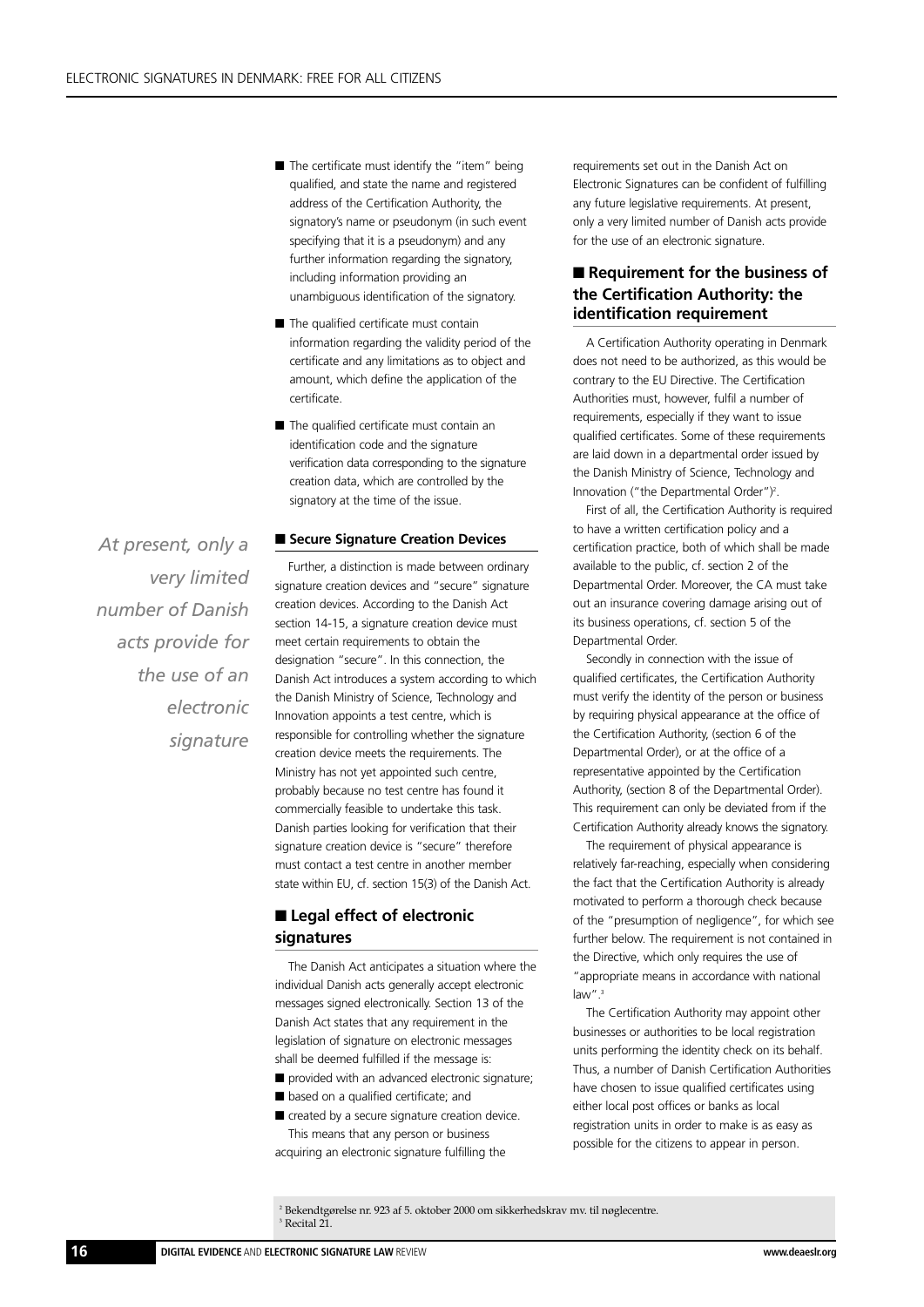### ■ Liability: reversed burden of proof

Section 11 of the Danish Act lays down a strict liability for Danish Certification Authorities issuing qualified certificates:

Nøglecentre, der udsteder kvalificerede certifikater til offentligheden, eller som over for offentligheden indestår for sådanne certifikater udstedt af et andet nøglecenter, er ansvarlig for tab hos den, der med rimelighed forlader sig på certifikatet, såfremt tabet skyldes,

- at oplysningerne angivet i certifikatet ikke var korrekte på tidspunktet for udstedelsen af certifikatet,
- at certifikatet ikke indeholder alle oplysninger som krævet i henhold til § 4,
- manglende spærring af certifikatet, jf. § 9, stk. 2,
- manglende eller fejlagtig information om, at certifikatet er spærret, hvilken udløbsdato certifikatet har, eller om certifikatet indeholder formåls- eller beløbsbegrænsninger, jf. § 9,

stk. 1 og 3, eller tilsidesættelse af § 7. Stk. 2. Et nøglecenter pådrager sig erstatningsansvar efter stk. 1, medmindre nøglecentret kan godtgøre, at nøglecentret ikke har handlet uagtsomt eller forsætligt. Stk. 3. Et nøglecenter er ikke ansvarlig for tab opstået som følge af anvendelse af et kvalificeret certifikat uden for de formålsbegrænsninger, som gælder for certifikatet, eller for

tab opstået som følge af en overskridelse af de beløbsbegrænsninger, som gælder for certifikatet,

• forudsat at de pågældende begrænsninger tydeligt fremgår af certifikatet, jf. § 4, og på forespørgsel oplyses, jf. 9, stk. 1 og 3.

Stk. 4. Stk. 1-3 kan ikke ved forudgående aftale fraviges til skade for skadelidte. Stk. 5. Stk. 1-3 finder ikke anvendelse, i det omfang tabet dækkes efter lov om visse betalingsmidler.

The key centres, which issue qualified certificates to the public, or which towards the public vouch for such certificates issued by another key centre, is liable for any loss incurred by those who reasonably rely on the certificate if the loss is due to:

- the information stated in the certificate not being true at the time of the issue of the certificate;
- the certificate not containing all information required under section 4;
- lack of blocking of the certificate, see section 9(2);
- lack of or misinformation regarding blocking of the certificate, expiry date of the certificate, or if the certificate contains any limitations as to objects or amounts, see section 9(1) and (3); or • non-observance of section 7.

(2) A key center incurs liability pursuant to sub-section 1 unless the key center can prove that the key center has not acted negligently or willfully.

(3) A key center is not liable for

- Loss occurred in relation to the use of a qualified certificate beyond the limitations as to objects applicable to the certificate; or for
- loss occurred due to an excess of the amount limitations applicable to the certificate;
- provided that the said limitations are explicitly stated in the certificate, see section 4, and are notified upon inquiry thereof, see section 9(1) and (3).

(4) Sub-section 1-3 cannot be derogated from to the detriment of the claimant by prior agreement between the parties. (5) Sub-section 1-3 are not applicable if the loss is covered according to the Danish Act on certain means of payment (lov om visse betalingsmidler).

As it appears, the Certification Authority is liable for damage caused to any person or business, which reasonably relies on the certificate unless the Certification Authority can prove that it has not acted negligently. In other words, the Certification Authority is subject to a so-called presumption of negligence.

The Certification Authority is not, however, liable for damages for loss arising out of the use of a qualified certificate beyond the limitations as to the object and amount that applies to the certificate. Naturally, this implies that the limitations in question are clearly stated in the certificate. The liability of the Certification Authority cannot be derogated from to the detriment of the claimant by prior agreement between the parties.